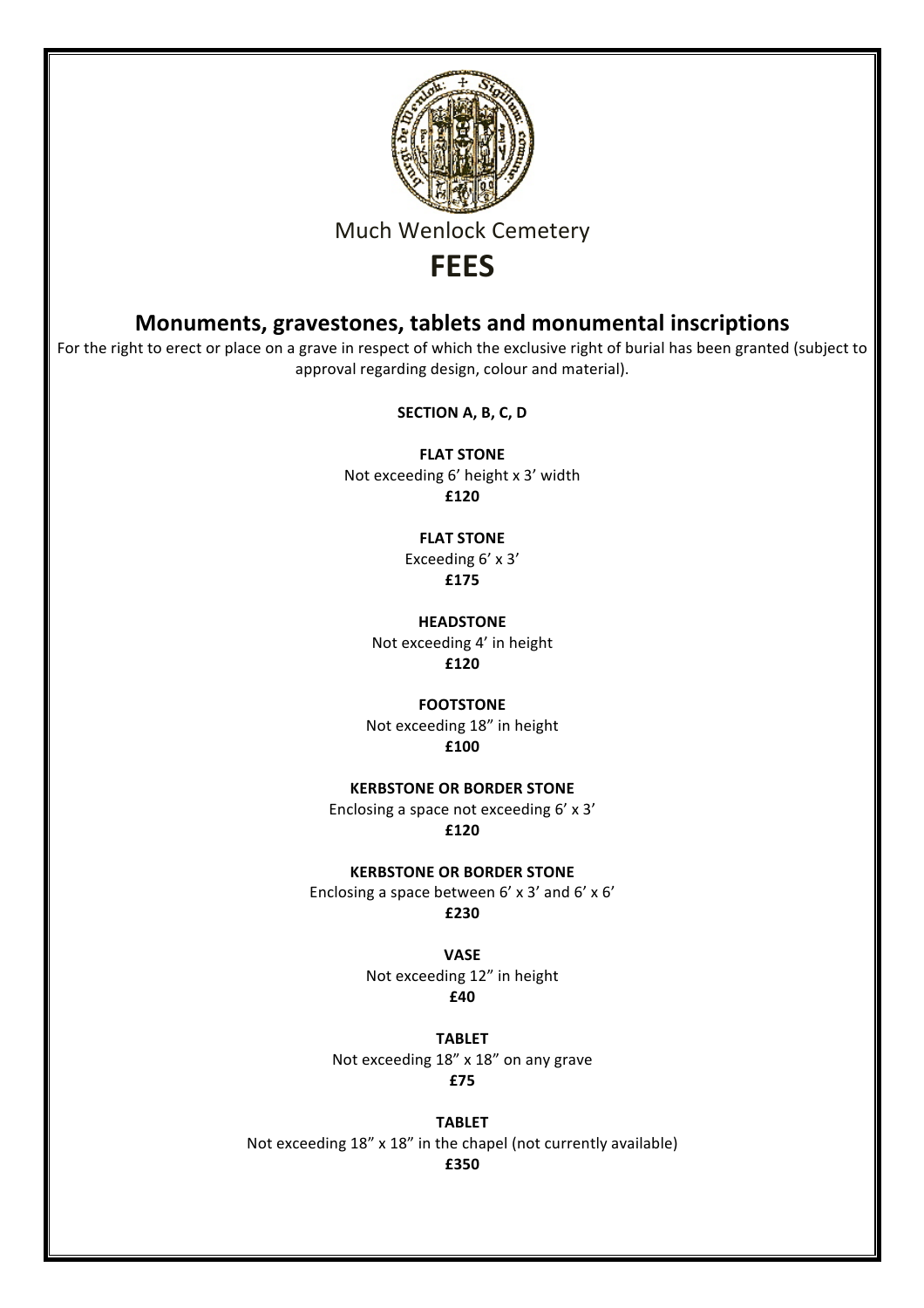### **ANY OTHER MONUMENT**

Not exceeding  $4$ " in height and occupying a space not exceeding  $6$ " x 3" for each additional 3' or part thereof in width an additional

**£300**

#### **REPLACEMENT MEMORIAL**

No charge

All above fees are for the first inscription only.

#### **ADDITIONAL INSCRIPTIONS**

£38.50 each

## **SECTION E**

#### **Monuments, gravestones, tablets and monumental inscriptions**

For the right to erect or place on a grave in respect of which the exclusive right of burial has been granted (subject to approval regarding design, colour and material)

#### **HEADSTONE**

Full size plot with headstone not exceeding 30" high x 24" wide x 4" deep with rectangular or oval fronted base 30" x 12" x 4" incorporating a flower container or containers in base

**£100**

The above fees are for the first inscription. The cost for reach additional inscription will be £38.50.

# **NO KERBSTONES ARE ALLOWED IN THIS SECTION**

The erection of headstones, installation of separate vases, all inscriptions, materials and colours must have signed approval from the Town Clerk.

The Town Council reserves the right to remove any unapproved memorial and re-charge the cost.

A NAMM approved ground anchor must be fitted to all memorials on all plots.

Whilst all memorials are owned by the family of the deceased the Town Council is not responsible for their safety and security.

The Town Council reserves the right to remove any hazardous headstones.

**SECTION F** 

**(CREMATED REMAINS)**

**Monuments, gravestones, tablets and monumental inscriptions** 

**HEADSTONE**

Plot containing cremated remains with a headstone not exceeding 19" high x 15" wide x 3" deep with a rectangular or oval fronted base  $16''$  x  $12''$  x 3" incorporating a flower container

**£75**

#### **NO KERBSTONES ARE ALLOWED IN THIS SECTION**